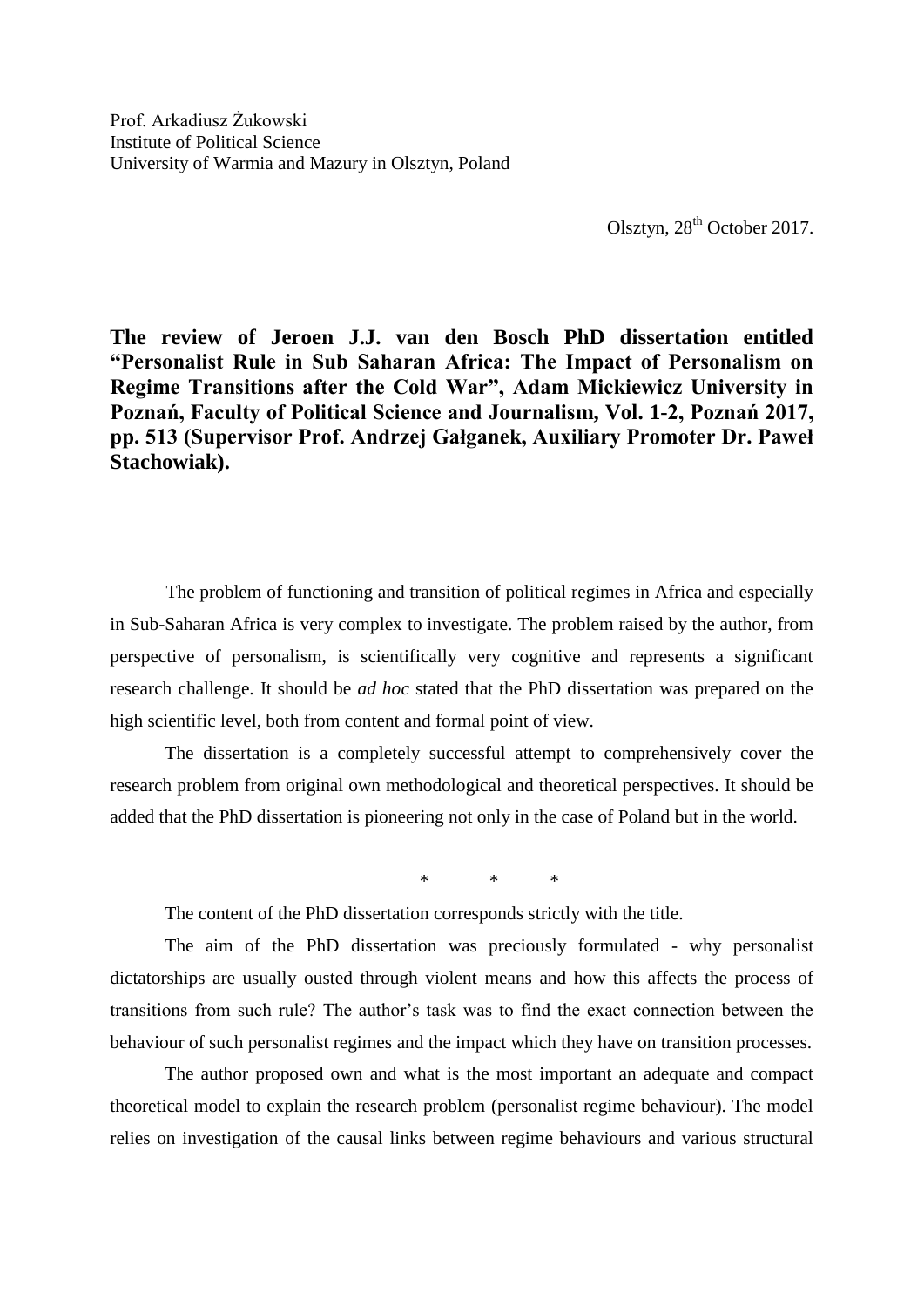factors. The model was tested through numerous number of case studies (15) which were chosen properly.

The same positive opinion concerns the methodology. The author applied a structuralist perspective in the research process. With success applied a Qualitative Comparative Analysis to test 15 case studies by using global dataset of autocratic regimes.

It is very important to point out that the author in his investigation used broadly the theoretical background of world researches on regime transition, democratization and development studies.

The research questions, which in fact constitute the research problems, possess a high cognitive value and therefore it is worth to cite them:

- What is the impact of personalist dictatorships on regime transitions in Africa? (two detailed research questions - Why do personalist regimes risk more violent transitions than their traditional counterparts?; Do these regimes fundamentally change the structures of state and society over time?).
- What are these regimes' greatest impediments to democratization? (three detailed research questions - Is transitional violence the main obstacle to democratization?; Are these regimes structurally predisposed to autocratic transitions?; Is it the unique combination of both factors that creates a path dependency of authoritarianism?).
- If there exists a path dependency, are its structures self-enforcing? (three detailed research questions - Which factors create cycles of personalist rule?; Which factors create cycles of authoritarianism?; How can regimes break these cycles and democratize?).

According to the research questions and proposed model well-thought working hypothesis were formulated. Their verification was due to confirm the author's theoretical model validity.

The first group of hypothesis (H1) is formulated to verify the impact of personalist rule on civil society (elite infighting, group grievance, isolation of civil society, repression of political and civic rights), development (uneven development, repression of economic rights, unsustainable growth) and state performance (no monopoly on violence, weaken institutions, declining public services)<sup>1</sup>. These hypothesis were related to measure the impact of regime behaviour.

<sup>&</sup>lt;sup>1</sup> H1a. Personalist regimes force discriminated (ethnic) groups in society to pursue their interests *manu militare*. H1b. Personalist regimes weaken army structures until the state loses the monopoly on violence.

H1c. Personalist regimes hollow out government institutions until they cannot mediate conflicts.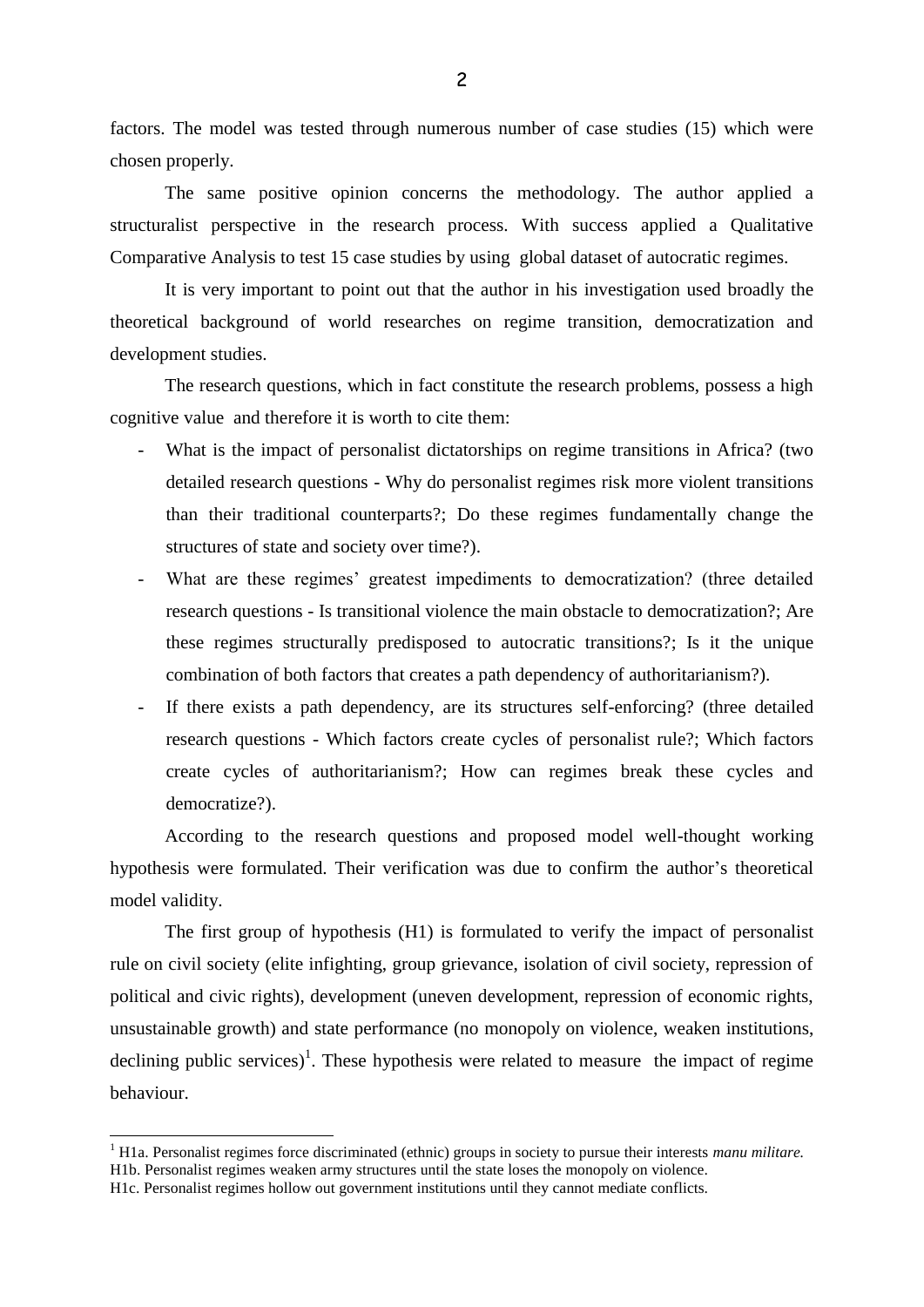The second group of hypothesis (H2) was formulated on the basis of the first group of hypothesis from the perspective of possible democratization of the investigated personalist regimes<sup>2</sup>. These hypothesis were accounted for their self-reproducing capabilities.

Similar to the research questions, all formulated hypothesis were a subject of deeply methodological and theoretical discourse conducted by the author.

A great challenge for the author was to develop his own model of personalist regime behaviour. The author properly identified four behavioural characteristics in which personalist regime type excels at: coup-proofing, gatekeeping, repression and hoarding. These characteristics are widely and deeply analysed (e.g. coup-proofing by using 7 techniques, linkages and corresponding gatekeepers in autocracies, typology of repression and casual paths between repression and mobilization, hoarding as a domination of patronage networks).

The author's skill in using scientific categories and concepts should be assessed highly. It refers to basic categories of the PhD dissertation as "personalism" and "personalist regime/rule" and to many others secondary terms as for example: "political regime", "authoritarian regime", "one-man rule", "winning coalition", "selectorate", "informal rule", "capacity gap", "legitimacy gap", "security gap". In relations to the basic categories the author, defining them rightly paid attention for their limitations (e.g. "political regimes" and their horizontal and vertical limitations).

The author is able to see distinction between synonymic terms, e.g. "personalism" and "(neo)patrimonialism". In this case cites J. Linz and his explanation of personal rulership and historical types of patrimonial rule (p. 36) and B. Geddes's approach to personalism and neopatrimonialism (pp. 36-37) as well as D.C. Bach's dissociation between patrimonialism and neopatrimonialism (pp. 44-45).

The subject of the study is limited to Sub-Saharan Africa what was justified. The time-frame of the research was properly determined. It was the post-Cold War period (1986- 2010) with special emphasis for the actual validity. Even the author covered an area of the research period ending in this year – testing case of the Gambia and the regime of Yahya Jammeh (years 1994-2017). This is another positive side of the PhD dissertation.

H1d. Personalist regimes are incapable to assure sustainable growth and foster inequality.

H1e. Hypotheses a, b, c, d are mutually reinforcing and grow in proportion to the duration of the personalist spell.

<sup>2</sup> H2a. In addition to a legitimacy gap personalist regimes create a capacity gap. This capacity gap keeps personalist regimes in power.

H2b. In personalist regimes the legitimacy gap in combination with a capacity gap lead to a security gap over time.

H2c. After regime breakdown, successors use the capacity gap and security gap to create a new legitimacy gap, usually in the form of a new personalist regime.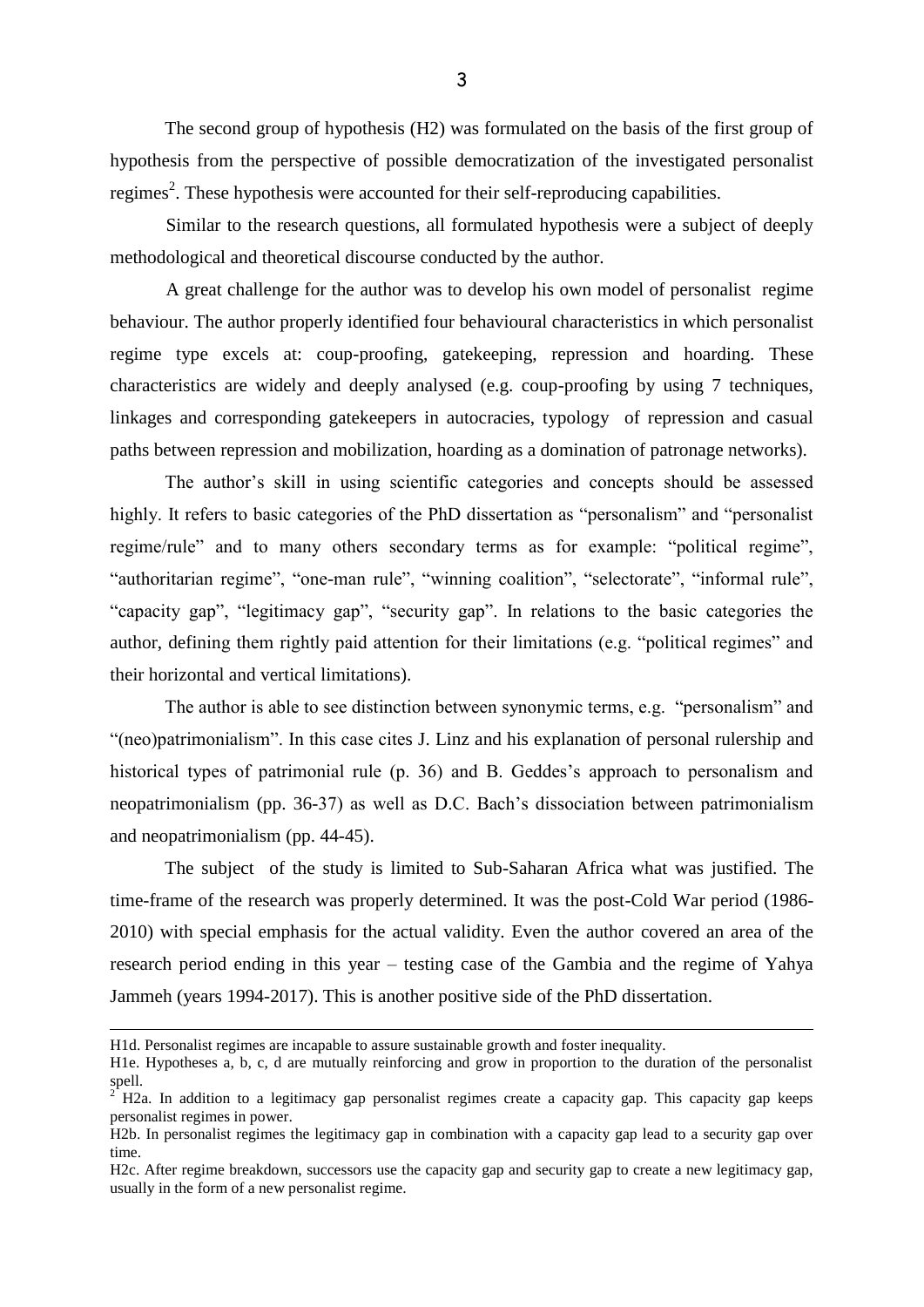The structure of the PhD dissertation is a little bit unconventional but is coherent and a well thought-out. The structure has been adapted to the research goals and procedures set.

\* \* \*

The dissertation is composed from two volumes. The first volume consists of: Acknowledgements, Introduction and two parts logically related to each other. The Part I entitled "Concepts, Research Design and Methods" is divided into two chapters. On the other hand, Part II entitled "Testing the Model" is divided into four sections. The second volume, pertain strictly to the results of the research and is only composed of one part (Part III, entitled "Results") which is divided into two groups of findings (Findings A and Findings B). In the structure of the PhD dissertation, after Conclusion, Appendices and Bibliography are placed.

The Introduction is preceded by well-aimed four quotes which are the essence of this dissertation. There are more such very well-chosen quotes and metaphors which contains all needed elements of this part of the PhD dissertation.

The Introduction is short and in synthetic way describes the main objectives and goals of the PhD dissertation. It contains all needed elements.

In the Part I, Chapter 1, entitled "Definitions & Typologies of Political Regimes", played introductory role as a competent study of the nature of political regimes (definitions – accurate distinction between authoritarianism and totalitarianism and typologies). Then the concept of personalism was deeply analysed (with providing a working definition), e.g. conception of personalism by Charles T. Call.

Definition of regimes, especially by classifying concepts of political regimes, were presented and scientifically discussed with a great knowledge. It was necessary and worthy to make distinction in defining authoritarianism and totalitarianism in contradiction to democracy.

Analysing typologies of authoritarian regimes the author not only presents existing typologies but also compares them with polychotomous typologies. The dichotomous, trichotomous and polychotomous analyses of the political regimes were considered from their advantages and disadvantages to solving the research problem.

The author properly used authoritarian regime typologies of Barbara Geddes, Axel Hadenius, Jan Teorell and others to make research assumptions to the analysis of the personalist rules. To show the nature of the authoritarian regimes in the context of

4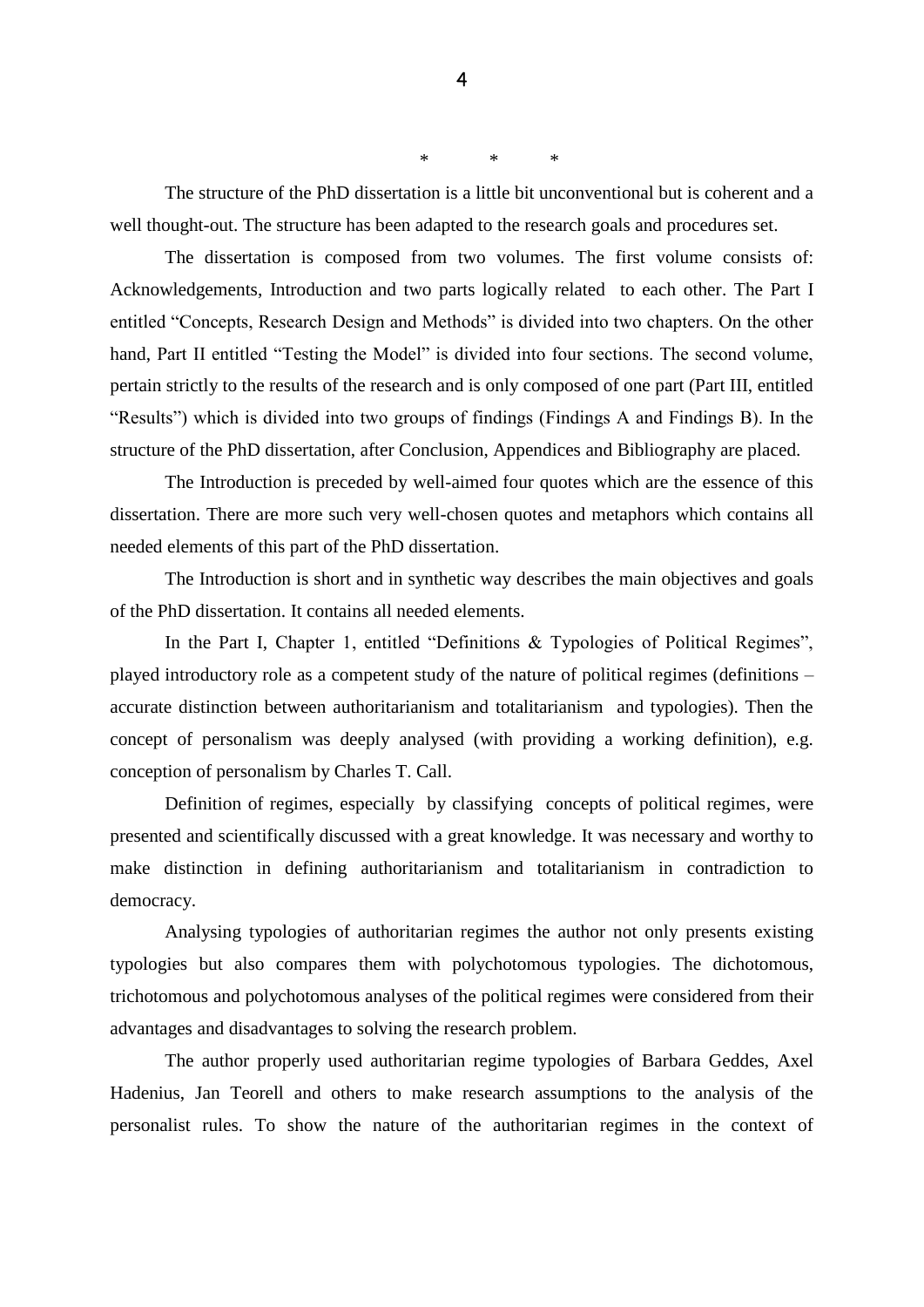personalism he also rightly used the achievements of Robert Dahl and Juan Linz works. He made clear and convinced distinction between traditional and personalist regimes.

The main object of analysis, concerning the profile of personalist regimes, was precisely drawn. Extremely important for solving the basic research problem was to justify personalism as a regime characteristic.

The author's assertions on the regime's selectorate and network through of patronage and clientelism are valuable.

The same high-quality evaluation as the Chapter 1 concerns the Chapter 2 entitled "Research Design & Methodology". The chapter could be a pattern, how methodological and theoretical background of the scientific thesis should be prepared (among others: formulation of the research questions and working hypothesis, theoretical basis to create the proposed model, elaboration of the methodology of research). The author was aware of limits of methodological and theoretical approach what should be assessed positively.

It was fundamental to specify personalist regime behaviour and formulate research questions as well as propose a theoretical model and related with its formulate hypothesis. I fully agree with the author with his concept of model of personalist regime behaviour – four main factors: coup-proofing, gatekeeping, repression and hoarding. The same opinion is related to the finding the vicious circle.

The Part II of the PhD dissertation, entitled "Testing the model", is fully empirical one with deep theoretical background.

In Section 1. the salience of ethnicity for regime contestation is investigated. This part of the PhD dissertation is preceded by the necessary divagations on relational aspects of the proposed theoretical model in general and particular perspectives.

The process of selection of case studies in all sections is fully convincing. In the Section 1. it was four cases: Burkina Faso: the regime of Blaise Compaoré (1987-2014); The Gambia: the regime of Yahya Jammeh (1994-2017); Somalia: the regime of Mohamed Siad Barre (1969-1991) and Madagascar: the regime of Didier Ratsiraka (1975-1993). Those regimes are characterised by no trace of ethnic politics in their personalist legacy.

The Section 2. is devoted to the diverging sources of organizational power where institutional aspects of the model are underlined. The six testing cases were in interests of the research (firstly, three civilian regimes and then military regimes) - Malawi: the regime of Hastings Kazumu Banda (1964-1994); Guinea-Bissau: the regime of Gen. João Bernardo 'Nino' Vieira (1980-1998); Ivory Coast: the regime of Laurent Gbagbo (2000-2011); Nigeria: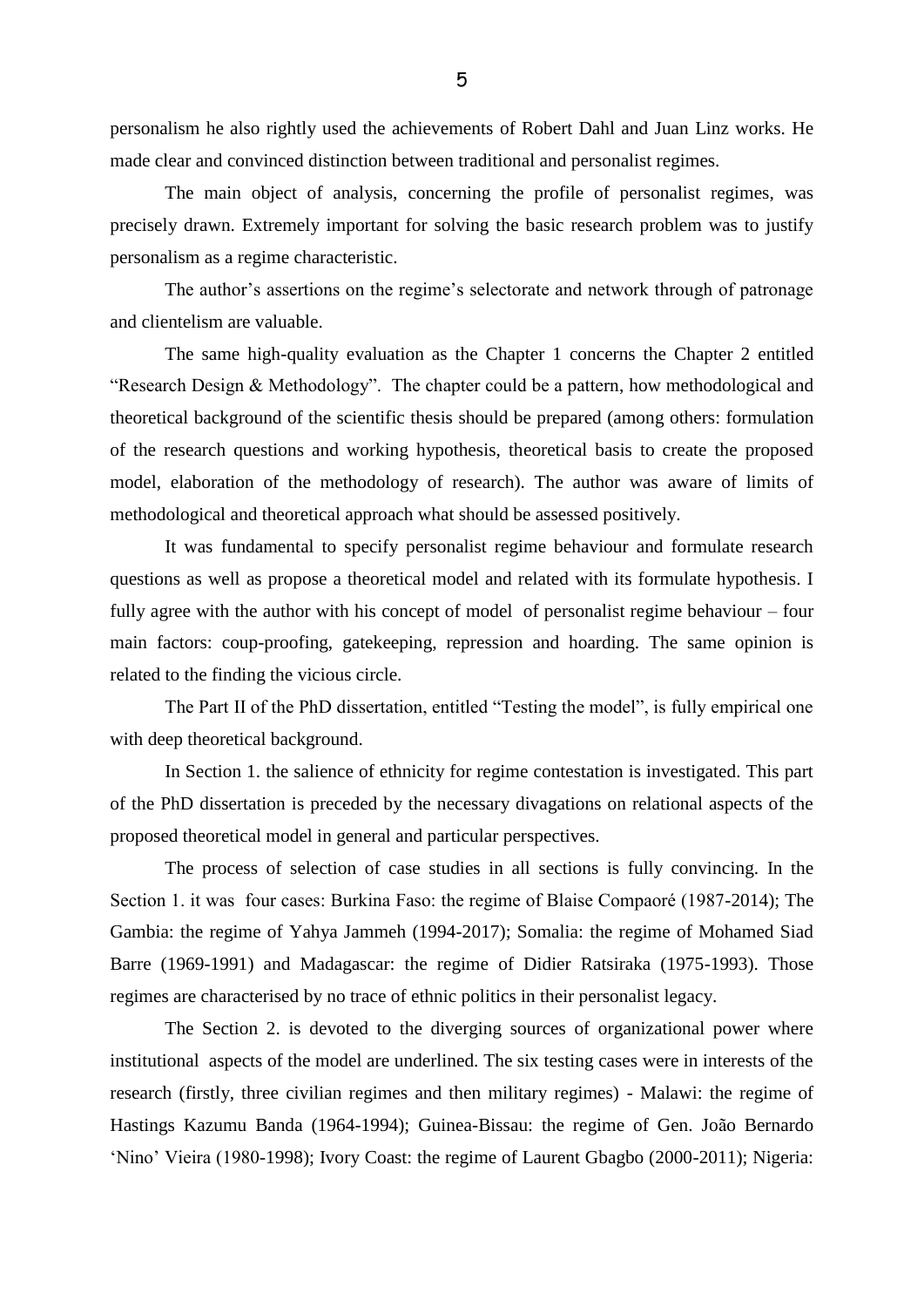the regime of Gen. Sani Abacha (1993-1998); Central African Republic: the regime of François Bozizé (2003-2013) and Burundi: the regime of Pierre Buyoya (1996-2003). The deep analyses were based on relations between dictators and other political actors from the perspective of institutional connections. The conclusions of the analyses are very cautious from politics and scientific point of view (among others: creation of effective security system against a potential coup and resistance against international actors influence or reasons of the collapse of the regimes).

On the other hand, in Section 3. the impact of inclusive state institutions with attention to dysfunctional aspects of the model were under considerations. Properly, three testing cases were chosen - Liberia: the regime of Charles McArthur Ghankay Taylor (1997-2003); Ghana: the regime of Jerry John Rawlings (1981-2001) and Guinea: the regime of Lansana Conté (1984-2008). It was also proper to include political parties to the state institutions because they play the same role as e.g. legislature in such non-democratic regimes.

The last topic in the Part II of the PhD dissertation was the impact of resources curses in the functional aspects of the model (Section 4.) by analysing two quite different cases barely known case of Niger: the regime of Ibrahim Baré Maïnassara (1996-1999) and wellknown case of Zaire: the regime of Joseph Désiré Mobutu (1965-1996).

It should be appreciated that in every section testing the cases ends with a worthy presentation and an explanation of the summary results.

\* \* \*

The second volume of the PhD dissertation includes the results of the research (Part III) containing two aspects of explaining the research problem: Findings A: Transitions from personalist rule in Sub-Saharan Africa (comparison the tested hypotheses and account for their variation) and Findings B: Legacies of personalist spells in Sub-Saharan Africa (presentation of predictive model of transitions from personalist rule and apply the model to the remaining cases of Sub-Saharan Africa).

In the Findings A there were following research procedures: explaining the variation of violent anti-regime contestation; loss of the state's monopoly on violence and its impact on transitions; the impact of regime and state institutions on transitions; the impact of 'resource curses' on the model; the legacy of personalist spells.

Whereas in the Findings B the answer for following topics and questions were submitted: how do capacity gaps keep personalist regimes in power?; personalist legacies and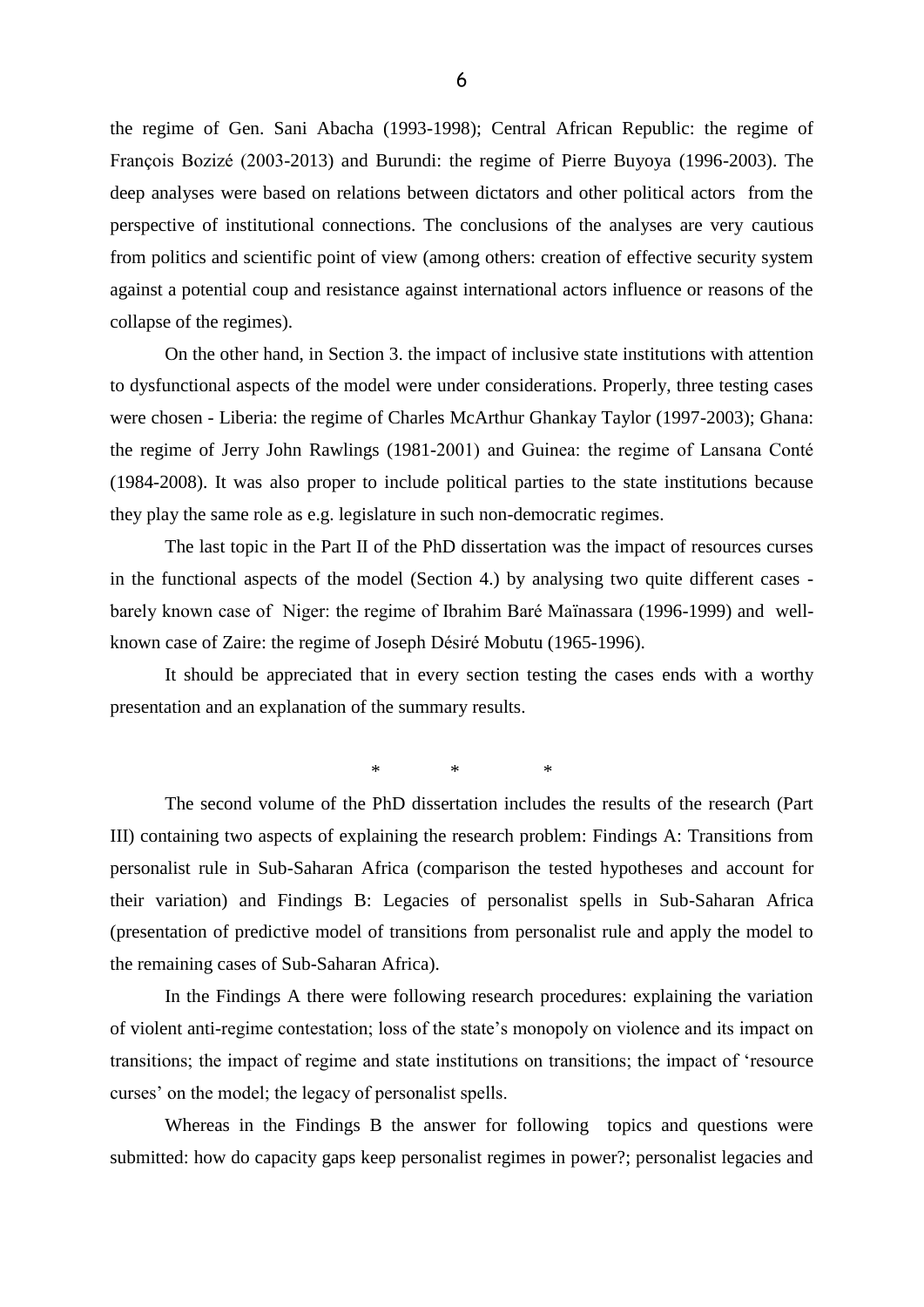security gaps; variations of regime breakdown and subsequent legitimacy gaps; disentangling vicious circles; applying the predictive model to all personalist cases in Sub-Saharan Africa (1970-2010); breaking the mold, democratization after personal rule.

As in previous sections of the PhD dissertation, each of the Findings ends with a valuable summary (conclusion), which should be regarded as another positive element of this dissertation.

The Conclusion of the PhD dissertation is quite extensive (pp. 373-380) and contains many own apt opinions. In the Conclusion, as in the previous fragments of the PhD dissertation, the author demonstrated synthesizing skills. The content of the Appendices should be considered as a continuation of the Conclusion, where the author makes a scrupulous coding details of every Sections (1-4) and Findings (A-B) and then overview of tested hypothesis and variables.

The Appendices (7) shows a great and hard job which made the author coding the details from Section 1-4 and Findings A-B (research material covers as many as 45 pages). The complement of the Appendices is very reliable overview of tested hypotheses and variables. All data are presented with relevant comments. Concerning overview of exportdependencies for personalist regimes (many compared figures among others with using IndexMundi) it is stated that export was relevant to the research framework of Section 4.

\* \* \*

The evaluation of the formal side of the PhD dissertation is high and this applies to all its elements. It is very rare when the PhD dissertation is so editorially good prepare for printout. The author uses the scientific apparatus in accordance with the rules (a lot of different kind of footnotes). With success, he retains the original record of the used names, e.g. Ibrahim Baré Maïnassara.

The high mark should be given for Bibliography. The Bibliography was divided in alphabetical and subject order (the last one into two parts: Theoretical frameworks and Case studies)<sup>3</sup>. Such division and proposed subdivision makes Bibliography very much useful for readers.

 $3$  According to the topics and structure of the PhD dissertation Part 1 of Thematic Bibliography entitled "Theoretical frameworks" was subdivided into 12 detailed and at the same very useful topics: 1. Political Regime Typologies; 2. Authoritarian Behavior & Internal Dynamics of Dictatorships; 3. Personalist Rule & Neopatrimonialism; 4. Conflict, Civil War & Peace-building; 5. Repression under Dictatorship; 6. Fragile States, Uneven Development & Corruption; 7. Resource curses; 8. Coup d'état & Coup-proofing; 9. Ethnicity, Nationalism & Identity; 10. Democratization & Democratic Consolidation; 11. Political Science & Methodology; 12. General Works on African Politics & African History.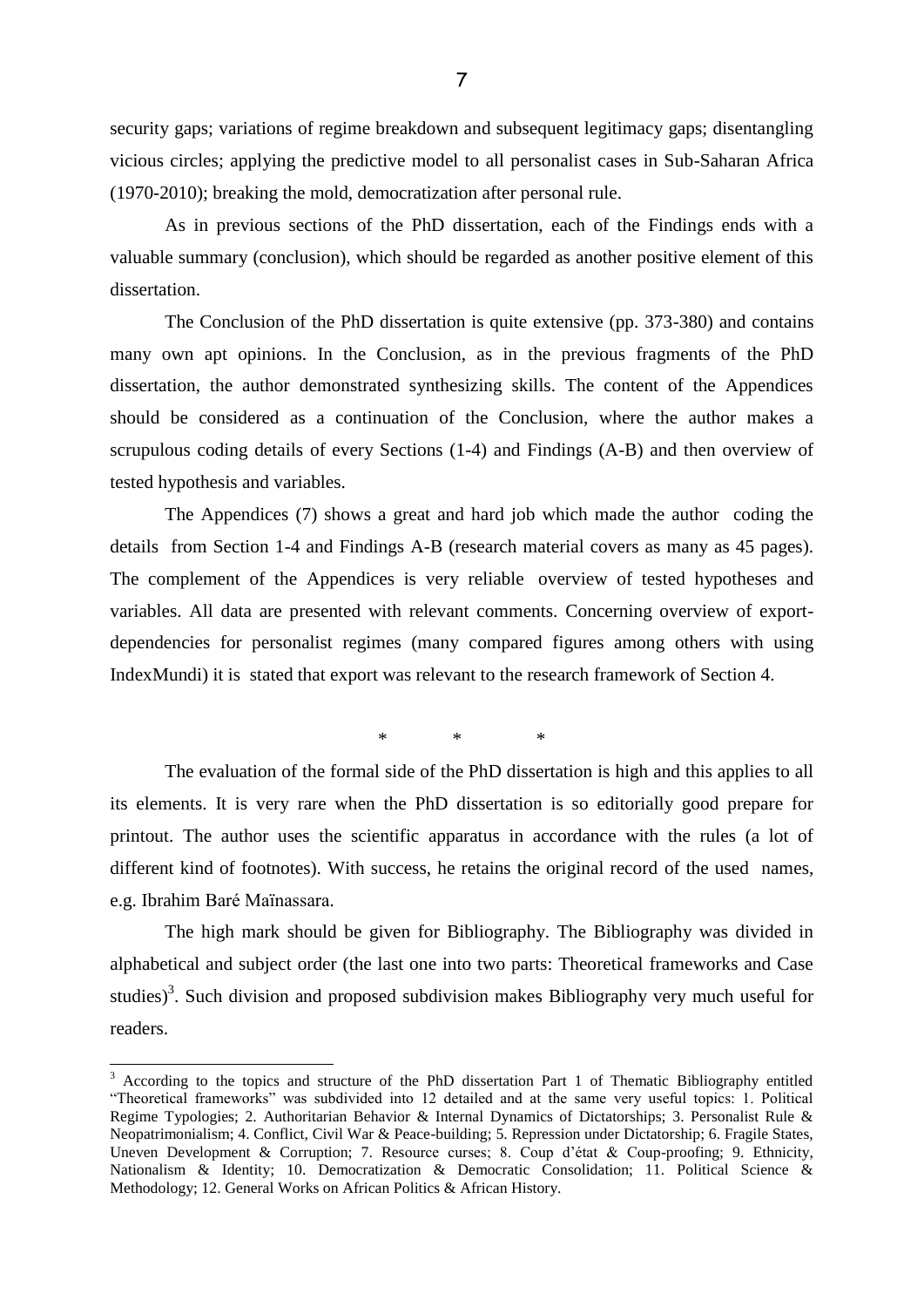The authors used a lot of different kinds of primary and secondary sources in the absolute majority in English, sporadically in French and Polish (total – as much as 771 in number). The selection of the sources was made properly. The Bibliography contains current and valuable scientific studies from theory and certain case studies, state and international documents, reports, legal acts and press articles. An overview of different sources on the subject of the research issues is the next positive of this dissertation.

\* \* \*

The author showed independence in the research process. The PhD dissertation contains a lot of tables and figures (in form of diagrams and graphs) which are author's own work. There are plenty of other author's own work based on own findings and outcomes of other researchers.

The author showed great explanatory skills. He was very reliable as well as very inquisitive in its research. The research process was carried out reliably and in an objective manner. The author was aware of the research limitations.

The author has a very good understanding of the studied issues. He based on the scientific achievements of world-leading researchers. Apart from that he was not only a good attentive reader of their works but also he was engaged in controversy over their opinions. In many cases he is able to formulate his own conclusions based on literature and own empirical experiences.

The author set his analysis deeply on thorough and proven methodological and theoretical foundations. The conceptual framework of the research could be treated as a sample or model for other PhD students who prepare their dissertations.

The PhD dissertation is characterized by high cognitive value as well as practical values. The author was succeeded in testing theoretical model from the perspective of their practical submissions. The testing was also made not only to explain the research problem but also from the perspective of possible democratization processes.

The author with success solved problems that arose from personal rule in Sub-Saharan Africa. He constructed his own original model of political behaviour analysis characterizing authoritarian personalism based on structural features of personalist rules. The author developed his own theoretical model to analyse the consequences of the specific behaviour of

l

On the other hand the Part 2 of the Thematic Bibliography entitled "Case studies" was subdivided into 16 topics: 1. Burkina Faso; 2. Burundi; 3. Central African Republic; 4. Democratic Republic of Congo/Zaire; 5. Gambia, The; 6. Ghana; 7. Guinea; 8. Guinea-Bissau; 9. Ivory Coast; 10. Liberia; 11. Madagascar; 12. Malawi; 13. Niger; 14. Nigeria; 15. Somalia; 16. Other Case Studies.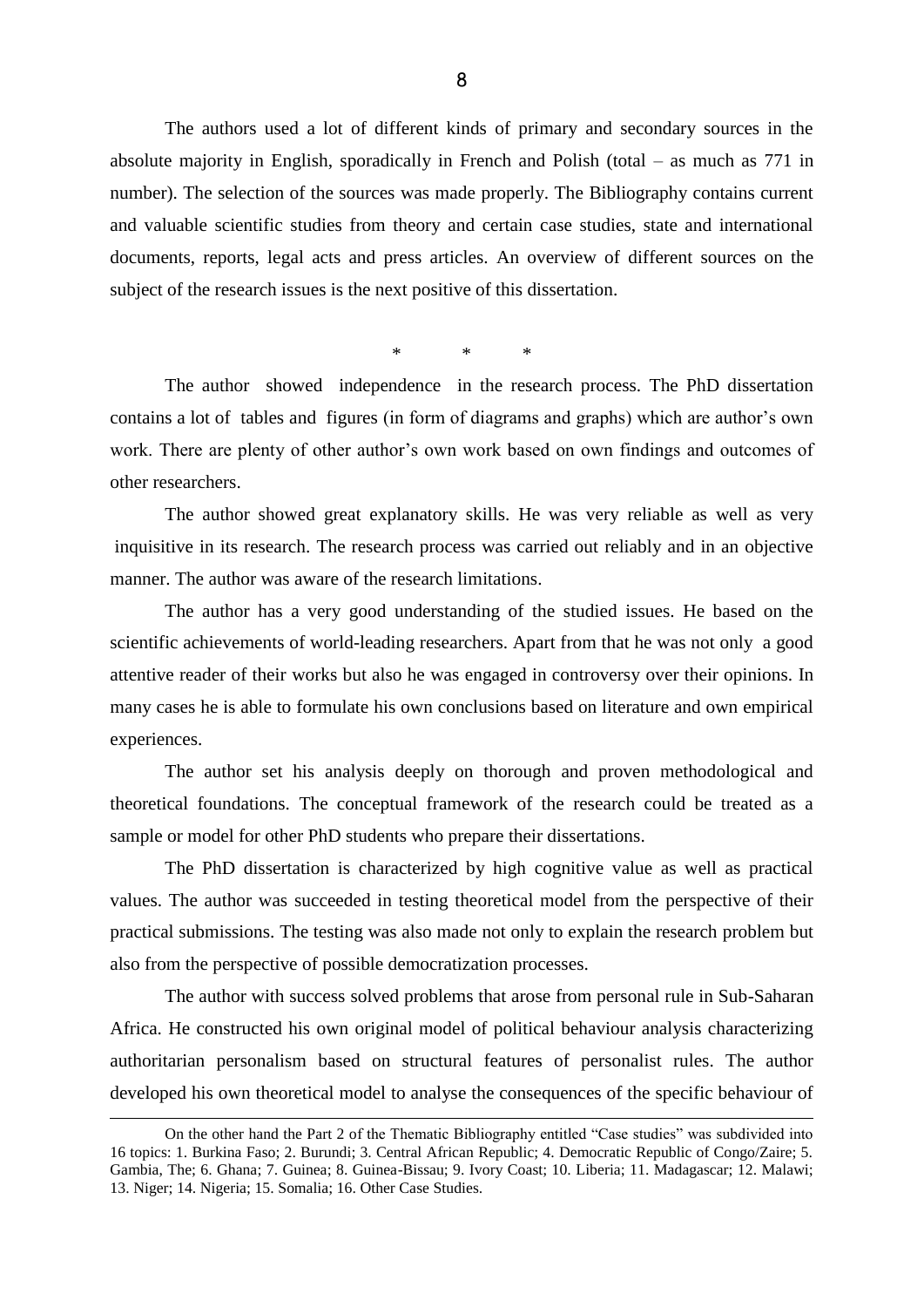personalist regimes and the risks which they create. The explanation of the emergence of violent conflict in states under personalist rule was fully succeeded.

Very fruitful are the results of research, especially it was very worthy find what factors cause the personalist regimes impossible to democratise. It was proved that the combined effects of personalist behaviour (coup-proofing, gatekeeping, repression and hoarding) are not only more favourable to violent transitions, but they fundamentally alter the structures of state and society over time as well. The author proved that the mode of transition and its outcome are very much dependent on what stage the personalist regimes lose their authoritarian control. Also findings concerning authoritarian vicious circles and their subset of personalist vicious circles are author's contribution to the political science.

The model highlighted the structural impact of personalist regime behaviour on society, state institutions and development. The author not only broadly cross-case tested and evaluated the model but also proposed a predictive model of personalist regimes transitions.

\* \* \*

There are only some comments to the content of the PhD dissertation which have much more the character of facultative suggestions than obligatory remarks.

Concerning the impact of personalism on regime transition in Sub-Saharan Africa it would be worthy to use the achievements of the French personalism, especially works of Emmanuel Mounier and Pierre Teilhard de Chardin which deeply impacted not only on African socialism regimes (Léopold Sédar Senghor and other leaders**)** but also on transition processes in the region.

The author, among so many and worthy case studies, did not analyse very clearly examples of personalist rule in Sub-Saharan Africa and attempts to transition of the rules, it concerns the case of Idi Amin in Uganda (the author mentioned this case only on p.  $362)^4$ .

The author with great competence defined main terms of the PhD dissertation but not explicitly defined the term "transition" (quite a lot was written about different characters of the transitions). In some cases the author used alternately both terms "authoritarian" and "autocratic" regime but there are differences between them.

<sup>&</sup>lt;sup>4</sup> E.g. see chapter "Sanctions and the Amin's personalist rule in Uganda" in work of Abel Escribà-Folch and Joseph Wright entitled "Foreign Pressure and the Politics of Autocratic Survival" (Oxford 2015, pp. 144-153).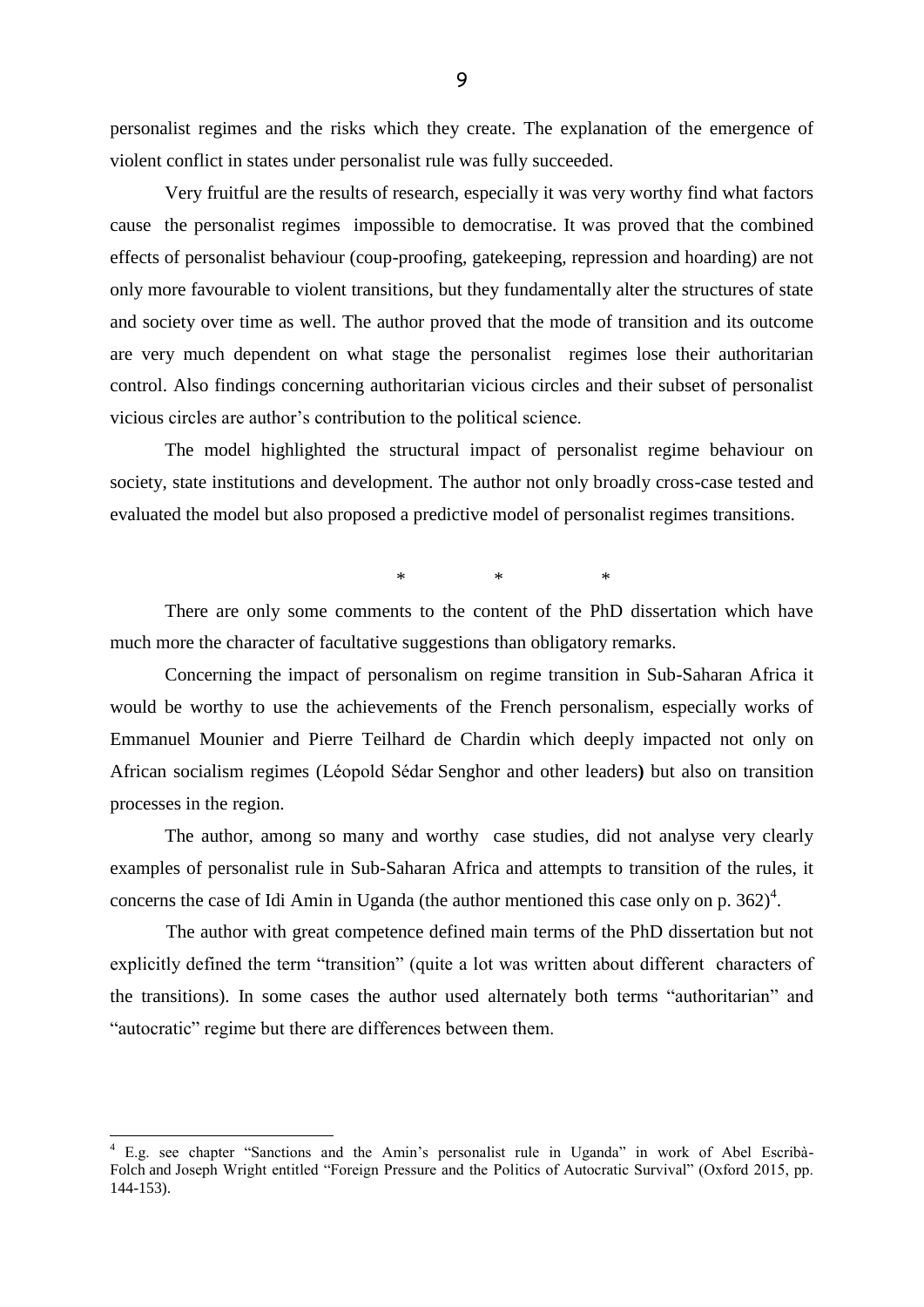Axel Hadenius and Jan Teorell added monarchies to Barbara Geddes's typology, as author previously stated, but removed the personalist rule from classification what was not underlined<sup>5</sup>.

Underlining once more very rich bibliographical sources, the author could used in much extent also the works of native African researches and Polish scholars who investigate African problems (many field research directly in Africa)<sup>6</sup>. But it is necessary to underline that the author used Polish scientific achievements on political system theory (p. 99 and others).

There are only few comments related to the formal aspects of the PhD dissertation. The terms "Fascism" and "Communism" should be written with a capital not small letter (p. 3).

A minor note concerns the preparation of footnotes. If you recall the same item in the next footnote, you do not have to repeat it anymore but use the Latin term "Ibidem", e.g. footnote 9 - not "Skaaning 2006: 15" but just "Ibidem: 15".

After very careful reading of the PhD dissertation only several printing errors were found (e.g. is 'thee" instead of "three", p. 5).

Due to the Polish reader, my suggestion is to prepare a summary in Polish in the PhD dissertation.

Summing up, the mentioned above comments are marginal and their aim was to improve mostly editorial aspects of this very solid scientific work.

\* \* \*

I find that the Ph.D. dissertation of Jeroen J. J. van den Bosch entitled "Personalist Rule in Sub Saharan Africa: The Impact of Personalism on Regime Transitions after the Cold War" fulfils the requirements of the Act of 14 March 2003 on the title of science and scientific degrees and degrees and titles in the field of art (Journal of Laws of 2003 No. 65,

l

<sup>5</sup> A. Croissant, S. Kailitz, P. Koellner, S. Wurster (eds.), *Comparing Autocracies in the Early Twenty-first Century***,** Vol 2: *The Performance and Persistence of Autocracies*, Abingdon - New York 2015, p. 83.

<sup>&</sup>lt;sup>6</sup> The author only mentioned, very generally, two volumes of "Political Science Forum" on African topics (2008) and 2011) without particular references (until now 14 volumes of "Political Science Forum" on Africa topics were issued).

On the political regimes and democratization in Africa see: K. Trzciński, *Demokratyzacja w Afryce Subsaharyjskiej. Perspektywa zachodnioafrykańskiej myśli politycznej*, Warszawa 2013.

Concerning the problem of resource curse and political regimes see: K. Czernichowski, D. Kopiński, A. Polus, *Klątwa surowcowa w Afryce? Przypadek Zambii i Botswany*, Warszawa 2012; A. Polus, *Relacje pomiędzy rządami a NGOs w afrykańskich państwach surowcowych*, Wrocław 2013.